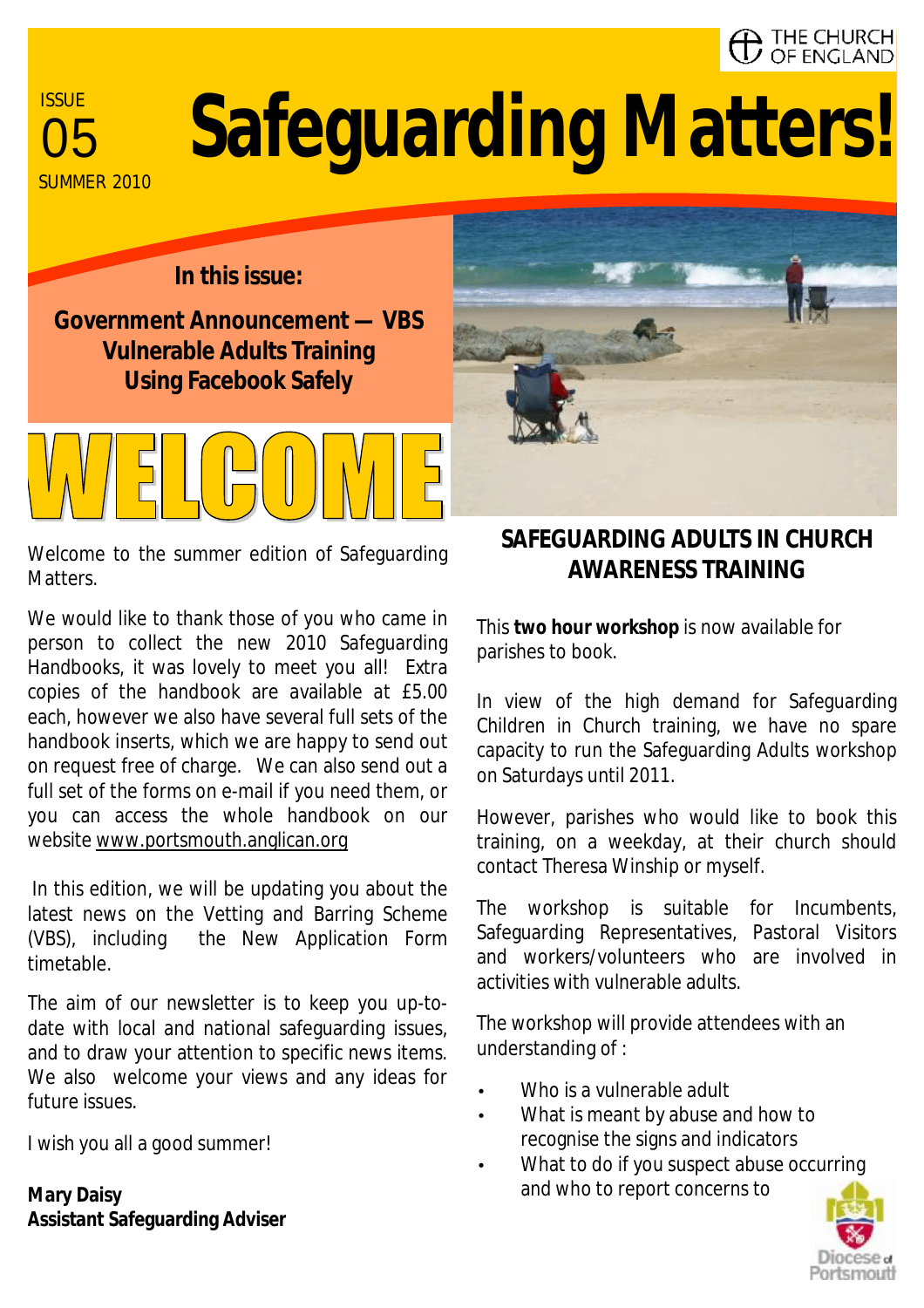# **VETTING AND BARRING - UPDATE**

On the 15th June 2010 the Government announced their intention to remodel the Vetting and Barring Scheme (VBS) back to 'proportionate, commonsense levels'. As a result, the ISA-registration stage of the scheme has been stopped and will therefore **NOT** launch on the 26th July as planned.



Although the full details and scope of this remodel are still to be finalised, the safeguarding regulations under the Vetting

and Barring Scheme introduced in October 2009 will continue to apply.

These include:

# **ISA Barred Lists**

A person who is barred from working with children or vulnerable adults will be breaking the law if they work or volunteer, or try to work or volunteer with these groups.

An organisation which knowingly employs someone who is barred from working with vulnerable groups will also be breaking the law.

Parishes won't know whether an individual has been barred unless they do a CRB check. Therefore, anyone who wishes to work or volunteer with children or in activities which include vulnerable adults must be asked to complete a CRB application form **BEFORE** they start work.

# **Referral to the ISA**

It is still mandatory for organisations to report to the Independent Safeguarding Authority (ISA) anyone who has been removed or suspended from employment or a voluntary post due to a safeguarding incident, or who would have removed or suspended if they had not left. Parishes must inform the Diocesan Safeguarding Team of any situations in respect of this, who will provide advice and support in considering or making a referral to the ISA.

# **Regulated Activity**

In October 2009, the right to ask for an enhanced CRB disclosure was extended to all those



who employ or use volunteers in activities of a specified nature called 'Regulated Activity'. This right remains, and therefore parishes should continue to carry out appropriate pre-recruitment checks including CRB checks, using the CRB risk assessment flowchart .

*Regulated activity covers anyone working closely with children and/or vulnerable adults, either paid or unpaid, and is contact of a specified nature including teaching training, instruction, care, supervision, advice, treatment. And/or transportation*.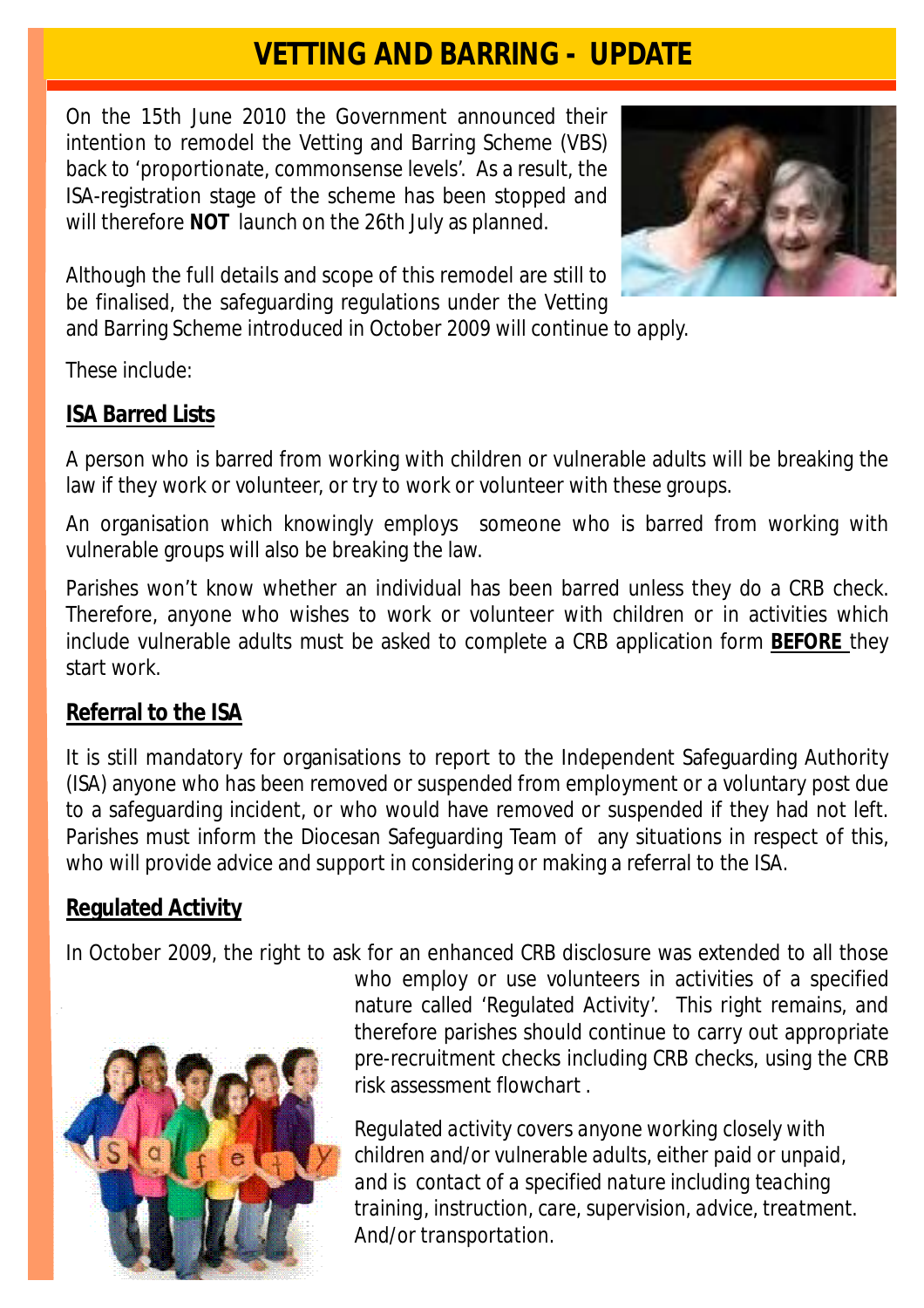# **VETTING AND BARRING - UPDATE**

#### **New Application Form Timetable**

Despite ISA registration being halted, the CRB has decided to continue to launch the new CRB application form from the 26th July 2010.

In view of this parishes should now destroy all their current stocks of (white) CRB applications, as the Diocesan Safeguarding Office is no longer accepting them for processing.

We currently have limited stocks of the new purple CRB application form, which we can distribute on request to parishes from the 19th July. As we are unable to order any new supplies of the form from the CRB until the 26th July, we can only allow a maximum of ten per parish on a first come first serve basis. Therefore, we ask you not to order more than you actually need at this time.

From the 26th July, the CRB will start to process all applications for CRB checks on the new form.

We have included a new CRB Application Form Guide with this newsletter to help Identity Validators check and validate the information provided, and ensure the form is completed accurately before it is processed.

#### **CRB Renewals**

The current suspension of all CRB renewals has now been lifted, and therefore parishes can continue with their normal arrangements for CRB applications, both new and renewal on the purple application form from 26th July.

If you have any queries about the above, please contact Theresa Winship, Safeguarding Administrator on Tel: 023 92 899655

| la servizione e                                                                                       |                                                                                                                                                                                         | ь<br>campagny solo                                                                                                                                                                                                                     | Plates of the Black Ruff mail of a modifying<br>FIRE REAL ALEXANDER SURFACE AND ARE                                                                                                                                                                                                  |
|-------------------------------------------------------------------------------------------------------|-----------------------------------------------------------------------------------------------------------------------------------------------------------------------------------------|----------------------------------------------------------------------------------------------------------------------------------------------------------------------------------------------------------------------------------------|--------------------------------------------------------------------------------------------------------------------------------------------------------------------------------------------------------------------------------------------------------------------------------------|
| 图像                                                                                                    | <b>William Branch and The Branch</b><br>ه م<br>y 69<br>$-0.5$                                                                                                                           | <b>Reference</b>                                                                                                                                                                                                                       | 1332833<br>u.                                                                                                                                                                                                                                                                        |
| <b>Service Company</b>                                                                                | a Se<br>.<br><b>B. K.</b><br>Œ.                                                                                                                                                         |                                                                                                                                                                                                                                        | <b>IN</b><br><b>SP</b>                                                                                                                                                                                                                                                               |
| 医多种病毒                                                                                                 | <b>B 4 5 4 3 F</b><br>情報書                                                                                                                                                               | <b>Britannia</b>                                                                                                                                                                                                                       | 78                                                                                                                                                                                                                                                                                   |
| new pulsations cover<br>browledge start in                                                            | se provincia del control del control del control.<br>20 de de al la comprendence del control de al c<br>Laurenthouse Fachinesse,<br><b>DO</b><br>a.<br>should interest should detect an | arlines.                                                                                                                                                                                                                               | <b>R. D. R. P.</b><br><b>B</b>                                                                                                                                                                                                                                                       |
| <b>PERSONAL PROPERTY</b>                                                                              | 11 8 3 3 3 4 5 6 7 8 9 8                                                                                                                                                                | 18 性の注意                                                                                                                                                                                                                                | - 1<br><b>ISBN 9787</b><br><b>Contract Contract</b>                                                                                                                                                                                                                                  |
| <b>Call of Security</b>                                                                               | 3 . 3 . 3 . 3 . 3 . 3 . 3 . 3                                                                                                                                                           | a telephone of                                                                                                                                                                                                                         | perpressed beer, applied to                                                                                                                                                                                                                                                          |
| <b>PET TANK MEMBER</b>                                                                                |                                                                                                                                                                                         |                                                                                                                                                                                                                                        | - Break School IV 2014<br>Your allegade that may be a serious an interdent independent<br><b>LARGER</b><br>2011<br>To call of the same in the bost-second administration of contacts.                                                                                                |
| $N = 2$ -refers:                                                                                      | $\mathbb{R}^n$<br>28.29<br>æ                                                                                                                                                            | <b>C</b> statisticists <sup>o</sup>                                                                                                                                                                                                    | the about rust overgreat figenteen, anglish a financialment power<br>Peringt site in the second                                                                                                                                                                                      |
| pa akawan                                                                                             |                                                                                                                                                                                         | THE SPIEL                                                                                                                                                                                                                              | 187878<br>$\mathcal{M} = 0$                                                                                                                                                                                                                                                          |
| LC (date loan) (De)                                                                                   | 11.00                                                                                                                                                                                   |                                                                                                                                                                                                                                        | <b>B.L.N.Y</b><br>п<br><b>B</b> 60                                                                                                                                                                                                                                                   |
| Ph. Subard                                                                                            | 5 Y Y<br>TERRITTI                                                                                                                                                                       | <b>Diffeometra</b>                                                                                                                                                                                                                     |                                                                                                                                                                                                                                                                                      |
| FIS A RADY 3                                                                                          | *********<br>ж                                                                                                                                                                          | <b>ROS Windows</b>                                                                                                                                                                                                                     | <b>R</b> 1<br>Æ                                                                                                                                                                                                                                                                      |
| [B] dates from indic-                                                                                 |                                                                                                                                                                                         | it is await                                                                                                                                                                                                                            | APP HALFS.                                                                                                                                                                                                                                                                           |
| <b>Weerling</b>                                                                                       |                                                                                                                                                                                         | <b>BRING &amp; SERVICE</b>                                                                                                                                                                                                             | $\mathcal{L}_\mathrm{c}$<br>- 2<br>a solit<br><b>ALC</b>                                                                                                                                                                                                                             |
| <b>TELEVISION</b>                                                                                     | was "Thurs                                                                                                                                                                              | <b>Tiles to</b>                                                                                                                                                                                                                        | 40.14                                                                                                                                                                                                                                                                                |
| 16 p.m. St of at at                                                                                   | $\sim 1$<br>外交进口<br>n.<br>41-41-41<br>30, 59, 58<br>第一条 钟 精<br>m.                                                                                                                       |                                                                                                                                                                                                                                        | $\mathbf{B}$<br>n.<br><b>B</b> A                                                                                                                                                                                                                                                     |
| <b>THE SEARCH CONTROL</b>                                                                             | a les<br><b>William Street</b>                                                                                                                                                          | STRONG                                                                                                                                                                                                                                 |                                                                                                                                                                                                                                                                                      |
| <b>B FREE R.T</b>                                                                                     | 进步<br>图 图<br>at ter                                                                                                                                                                     | 福岡家区へ                                                                                                                                                                                                                                  | B.                                                                                                                                                                                                                                                                                   |
|                                                                                                       | 小田氏真田植物                                                                                                                                                                                 | <b>STANDAR</b>                                                                                                                                                                                                                         | <b>Richard</b><br>ie alla a                                                                                                                                                                                                                                                          |
| In the meeting of the fact<br><b>Contractor of State</b>                                              | $\mathbf{E}$ .<br>If you get a likely imported the three speciality                                                                                                                     | 海中高 産業(高)                                                                                                                                                                                                                              | a Tar<br>D. 10<br><b>ALC A 24</b>                                                                                                                                                                                                                                                    |
| ×.<br><b>STANDARD RATES IN 1979</b><br><b>MARK REGISTER</b>                                           | <b>Let renew being or sider</b><br>÷.<br>ಳ ವೀರ್ಣಿಕರ                                                                                                                                     | <b>C REPORT SERVICES</b>                                                                                                                                                                                                               |                                                                                                                                                                                                                                                                                      |
| Service Program and Control<br>en daya merupakan<br>Bid Minuran Cirini                                | siya k<br>Thing's purchasing or will find an outside<br>m.<br>of the Real                                                                                                               | <b>MEDIANORS</b>                                                                                                                                                                                                                       | addition that usings reling turn-care<br><sup>86</sup> . Their volume of to relate diffusion declared<br><b>STATISTIC</b><br><b>Cold</b>                                                                                                                                             |
| 2012/08/2012 Poster Dr 2013                                                                           | ٠.<br>$2 + 5 + 1$<br>a<br>and members                                                                                                                                                   | <b>SING THE TELL</b><br><b>Programating Program</b> Tech-<br>带                                                                                                                                                                         | and all the second board free and seconds.<br><b>Silling and Charles</b><br>industrials adults<br>mar Willard                                                                                                                                                                        |
|                                                                                                       | المنابع<br>dealers for<br>e Sa                                                                                                                                                          | u.<br>the Control of the Control of the Control of the Control of the Control of the Control of the Control of the C<br>The product of the Control of the Control of the Control of the Control of the Control of the Control of the C | <b>GREAT ART BANK</b><br>المتحلية الأ<br><b>SPECIAL Service</b>                                                                                                                                                                                                                      |
| <b>Capt Long</b><br>Since Separate<br>W.                                                              | .<br>Manazi yan musika wapinta waki ajiki ganazi 21.<br>Manazi ya kutoka<br><b>Controlled</b><br>e s<br><b>SM</b>                                                                       | to high contains and                                                                                                                                                                                                                   | shortganger in the process linet for the Lorenter Catalice (1997).<br>Talket to be plant after the director brack constituting in but<br>'n<br>ak.                                                                                                                                   |
| ç,<br>September 1                                                                                     |                                                                                                                                                                                         | <b>Documents</b> models<br>g,                                                                                                                                                                                                          | بأميه وبعيبه                                                                                                                                                                                                                                                                         |
| <b>B. Agencie</b>                                                                                     |                                                                                                                                                                                         |                                                                                                                                                                                                                                        | Vom group ou skou na svou da linguis general anter anter personal.<br>Internazione Australia mente degli dia 1788 del 1789 fabricani di una contro                                                                                                                                   |
| وسيوان والهوائد وزرا                                                                                  |                                                                                                                                                                                         | decastor by the factor of<br>īe.                                                                                                                                                                                                       |                                                                                                                                                                                                                                                                                      |
| stop to a more.<br>Tags that surest<br>亂                                                              | 1) 19, 31 etc. alsolarity of Ltd. Provincia inc.<br>試り                                                                                                                                  | lane volume te prima volume)<br>1961 – Aleman volume esterioria<br>2004 runda: Insantas                                                                                                                                                | 電子<br><b>Profession of the Control</b><br>please generation can be used that                                                                                                                                                                                                         |
| all Processor considerati                                                                             |                                                                                                                                                                                         | <b>By Brand Great arms halls</b>                                                                                                                                                                                                       |                                                                                                                                                                                                                                                                                      |
| <b>Services &amp; British</b><br>ved right out the Sunder<br>contact her right<br>G.<br>Scribngs date | 15 Holdings machines await, Worksetzerplank<br><b>Indu</b><br><b>CO</b><br>湖                                                                                                            | at the string where the definitions                                                                                                                                                                                                    | Brithing strates in it. B. water is at determining<br>tradition profession assigned of the qualitation success the first and the first state of the first state of the first state of the first state of the first state of the first state of the first state of the first state of |
|                                                                                                       |                                                                                                                                                                                         | Science Patrician                                                                                                                                                                                                                      | <b>ADA ADALIAN</b>                                                                                                                                                                                                                                                                   |